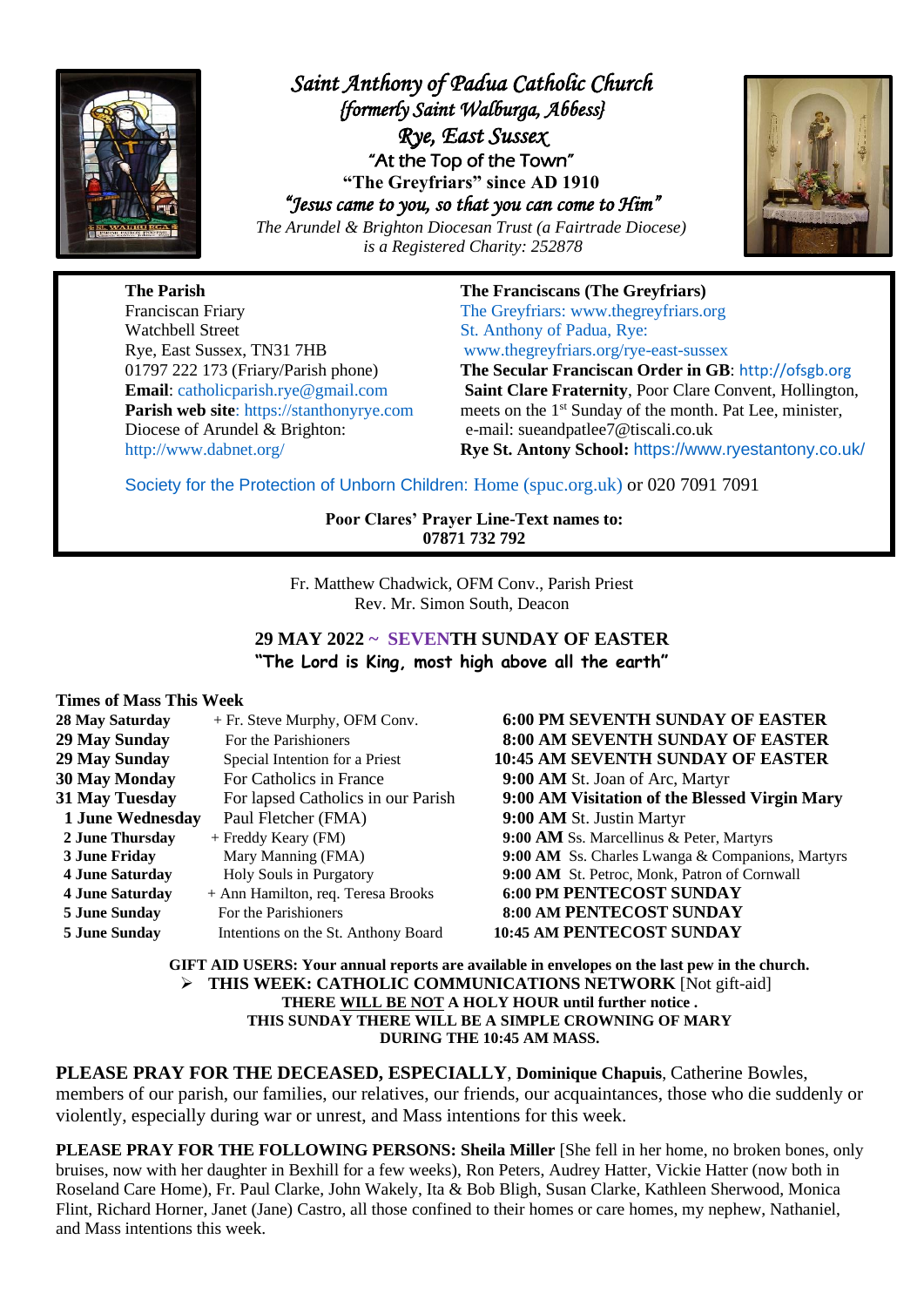# ➢ **THE FEAST OF ST. ANTHONY OF PADUA IS BACK!**

**The Annual Parish Lunch to celebrate the Feast Day of St. Anthony of Padua will be at Simply Italian on Monday 13th June at 12.30 pm. We hope as many parishioners as possible will attend. Form and details are at back of church.**

**+++++++++++++++++++++++++++++++++++++++++++++++++++++++++++++++** ❖ **SCRIPTURE DISCUSSION THIS WEEK, Monday, 30 May, 2022.**

\*\*\*\*\*\*\*\*\*\*\*\*\*\*\*\*\*\*\*\*\*\*\*\*\*\*\*\*\*\*\*\*\*\*\*\*\*\*\*\*\*\*\*\*\*\*\*\*\*\*\*\*\*\*\*\*\*\*\*\*\*\*\*\*\*\*\*\*\*\*\*\*\*\*

**REAL TIME:** [\(958\) Real Time: Episode 21 \(20/05/2022\) -](https://www.youtube.com/watch?v=MgrDA3eOxMw) YouTube

**MARCH FOR LIFE UK, LONGDON: SATURDAY 3 SEPTEMBER 2022 MASS: 11:00 AM, St. George's Cathedral Southwark MARCH: 2:00 PM FROM THE EMMANUEL CENTRE ENDS AT PARLIAMENT SQUARE, 4:30 PM.**

**JOIN US IN SAYING: 10 MILLION TOO MANY!**

=======================================================================================

**FROM BISHOP RICHARD:** [Bishop Richard's Podcast for the 7th Sunday of Easter on Vimeo](https://vimeo.com/714063918?ct=t(EMAIL_CAMPAIGN_2_17_2022_14_56_COPY_02)&mc_cid=aa15d5d675&mc_eid=b72a3215d2)

Dear brothers and sisters,

On Thursday we celebrated the Feast of the Ascension – the return of the Lord to the Father. Jesus had completed all that He was sent to do, and had promised the coming of the Holy Spirit.

This Sunday, the Gospel records the words of Jesus about those He has chosen: that we be one, and that through our witness the world will believe in Him. Such a Gospel must prompt us to examine our consciences, for we have failed so often to be in unity and we have failed so often in our witness.

The consequences of effective witness to the Gospel are plain as we listen to the First Reading this Sunday, which records the stoning to death of St Stephen, one of the first seven deacons. Stephen's closeness to the Lord is evident: he sees the Kingdom of Heaven through the gift of the Holy Spirit. The word 'martyr' means witness, and Stephen never flinches in his witness to Christ.

The Second Reading gives us the last verses of the Book of the Apocalypse. Come, Lord Jesus. Like Stephen, we must witness to Him. Like Stephen, we are called to be at one with Christ. The closer we are to the Lord, the more we are conformed to Him, the greater will be our unity with Him – and it is only in Him that we shall truly find unity. We cannot tell others about Jesus unless we know Him. Like Stephen, only when we are close to Christ can we truly witness to Him.

With every Blessing, + Richard

**+++++++++++++++++++++++++++++++++++++++++++++++++++++++++++++++++++++++++++ "To conquer the whole world for Christ through Mary Immaculate"**

**Militia Immaculatae [MI}:** Militia of the Immaculata – [Official Website of the Militia of the](https://militiaoftheimmaculata.com/)  [Immaculata USA](https://militiaoftheimmaculata.com/) **The MI in the UK:** [Home \(mi-sheffield.com\)](https://www.mi-sheffield.com/)



## **Francis Anthony Fasani (1681-1742)** *priest***,** *O.F.M. Conv.* [Part 3]

In the pulpit, Saint Francis Anthony spoke passionately against vices and public scandals. From then on he was showered with reactions of anger and insults. He was called a hysteric and a boor, but in the end, people came just the same to confess to him. Every day, he spent many hours in the confessional, receiving all sorts of people with the greatest patience and a joyful face. His words often inspired the sinner to repent, and gave the will to mend one's ways. This ministry eventually consumed the best part of his time. His joy was great when he could bring about the conversion of persons of dissolute or scandalous morals, or inveterate sinners.